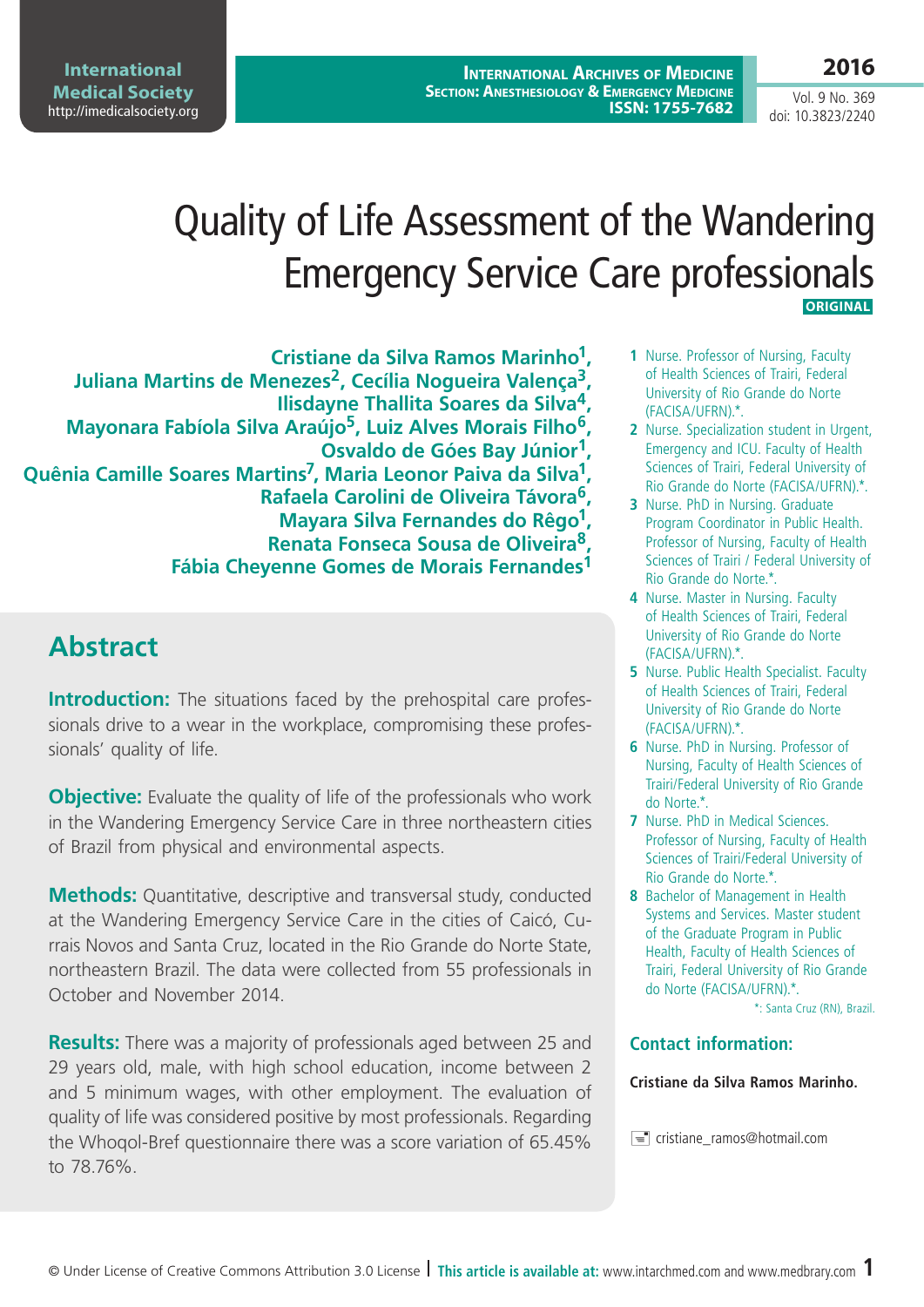**International Archives of Medicine SECTION: ANESTHESIOLOGY & EMERGENCY MEDICINE ISSN: 1755-7682**

Vol. 9 No. 369 doi: 10.3823/2240

**2016**

**Conclusion:** It is concluded that most of the professionals who were studied judge themselves as satisfied with their health and evaluate their quality of life positively.

**Keywords** Quality of Life; Emergency Care; Prehospital Care.

### **Introduction**

The accelerated growth of morbidity and mortality from external causes has required a great importance action of the prehospital care, since this service minimizes health aggravations, acting in emergency cases, reducing sequelae, length of stay in the hospital environment and even mortality [1].

With the increasing number of accidents and violence in Brazil, the Wandering Emergency Service Care (SAMU) became undoubtedly of great importance for the assistance to the population in the prehospital environment. This service contributes to decrease the death rates or injuries arising from these injuries. The regionalization of this service has the objective to decrease the time/response to emergencies, providing a better assistance for the population, ensuring the universality, fairness and completeness before the attendance to the emergency [2-4].

On the other hand, the situations faced by the Prehospital Service Care professionals, which in most cases come with suffering, pain, distress and even experience with the death process, disturb and affect these individuals, resulting in the increased stress, which impacts negatively on job performance and personal life, compromising the quality of life of these professionals [5].

The wear caused by stress in the professionals of this service is evidenced mainly by the characteristics of the calls, which are emergency basis. However, the lack of knowledge of the environment, where the professional faces the unexpected, also causes an accumulation of tensions during the work journey, which compromises their own health [6].

The SAMU professionals are exposed to three types of stress: the professional, which is related to the job responsibility and the role of how it is seen and required by society; the situational, resulting from sleep deprivation, overwork, fatigue and the various situations of situations in emergencies and, finally, the personal stress, which is determined by personal characteristics such as personality, family problems, vulnerabilities, etc. [7].

These professionals are subject to suffer with wear in the workplace, increasing the chance of a bad and risk assistance, as well as weakening the whole dynamic of their work, since is required of the professional a postural balance in the various situations faced in the workplace.

Thus, due to the importance of the service provided by SAMU to the population and the roles performed by the professionals in the conduct of their functions, it is necessary to develop studies to investigate their quality of life, since it interferes directly in the patient care [8].

It is noteworthy that the factors of quality of life are closely linked to each individual routine, represented by the relationship between people and the well-being. It is noticeable that the personal and work environment contribute to the people to experience feelings and desires that lead to a good or bad satisfaction in their life. [7]

The quality of life involves not only questions related to the individual himself, but the whole context which he is inserted, like the social, physical, economic, cultural and political factors, which ends up reflecting the development of the work itself [9].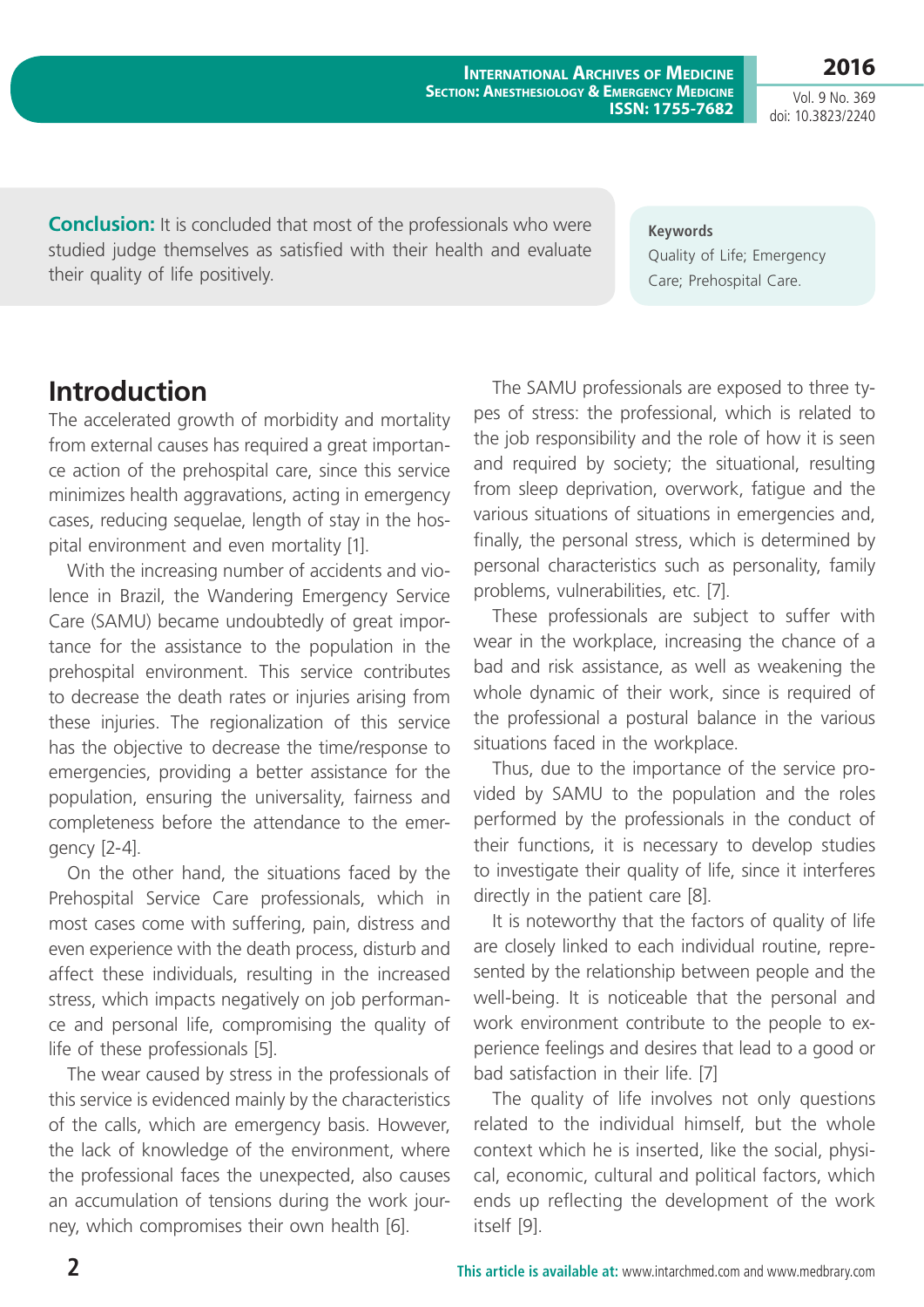Vol. 9 No. 369 doi: 10.3823/2240

**2016**

**International Archives of Medicine SECTION: ANESTHESIOLOGY & EMERGENCY MEDICINE ISSN: 1755-7682**

The workplace includes compensation issues, security conditions to minimize injuries resulting from occupational hazards, professional growth prospects, interaction between co-workers and the respect to the individuality of each individual and other features. [10]

It can be stated that the quality of life in the workplace is important, either to improve the personal life, to improve the social life or to a greater satisfaction and employee motivation with the institution, and, consequently, improved productivity [11].

Due to the existence of few publications involving the theme, the increase in external causes and the relevance of SAMU work for society, this study was developed to evaluate the quality of life of professionals working in the Wandering Emergency Service Care in the country places of Rio Grande do Norte, northeastern Brazil, from the physical and environment aspects.

### **Methods**

The study is characterized as a quantitative, descriptive and transversal research conducted with the SAMU in the cities of Caicó, Currais Novos and Santa Cruz, located in the state of Rio Grande do Norte, Northeastern Brazil.

Professionals that are connected directly in patient care were included: drivers, nursing technicians, nurses and interventional doctors who were not on vacation, leave or removed for any reason during the data collection period.

This occurred in the period from October to November 2014, in three work shifts, covering 55 SAMU professionals. 06 of them were doctors, 08 nurses, 18 nursing technicians and 23 drivers. It is important to say that two professionals worked for SAMU in two of the cities researched.

The data were collected through a questionnaire divided into two parts. The first involved issues related to socioeconomic, demographic and labor aspects of the participants, such as age, education, income and length of service. The second was focused in measure the quality of life of individuals through the World Health Organization Quality of Life-Bref (WHOQOL-BREF), translated and validated for Portuguese. This questionnaire consists of 26 questions related to four aspects (physical, psychological, social relationships and environment).

Through the WHOQOL-BREF data, domains and total score were calculated. The mean scores were calculated on Raw Scores, being determined on a scale of 04 to 20. On this scale, the higher the value, the higher the quality of life in the domain. Subsequently, the scores were transformed into Scores Processed and converted into a range of 0 to 100, where values up to 25 mean higher negative domains impact in the of quality of life; 25 to 50, average negative domains impact; 50 to 75, little negative domains impact; 75 to 100, no negative domains impact [12].

The data were analyzed and categorized using descriptive statistics and the scores calculation, using the Statistical Packages for The Social Sciences (SPSS) version 20.0.

For the study, there was the commitment to honor the ethical and legal principles that rule scientific research in humans, found in Resolution nº. 466/12 of the National Health Council, receiving the approval by the regulation of nº. 764,013 and CAAE 34521714.8.0000.5568.

The data collection occurred by signing the Free Consent and Informed Term (TCLE) with all participants who were informed about the research goals and voluntariness, as well as clarification to anonymity. In addition, the TCLE addressed explicitly the benefits, risks and consequences that the research would bring to these people.

### **Results**

The results showed that there was a predominance of professionals aged between 25 and 29 years old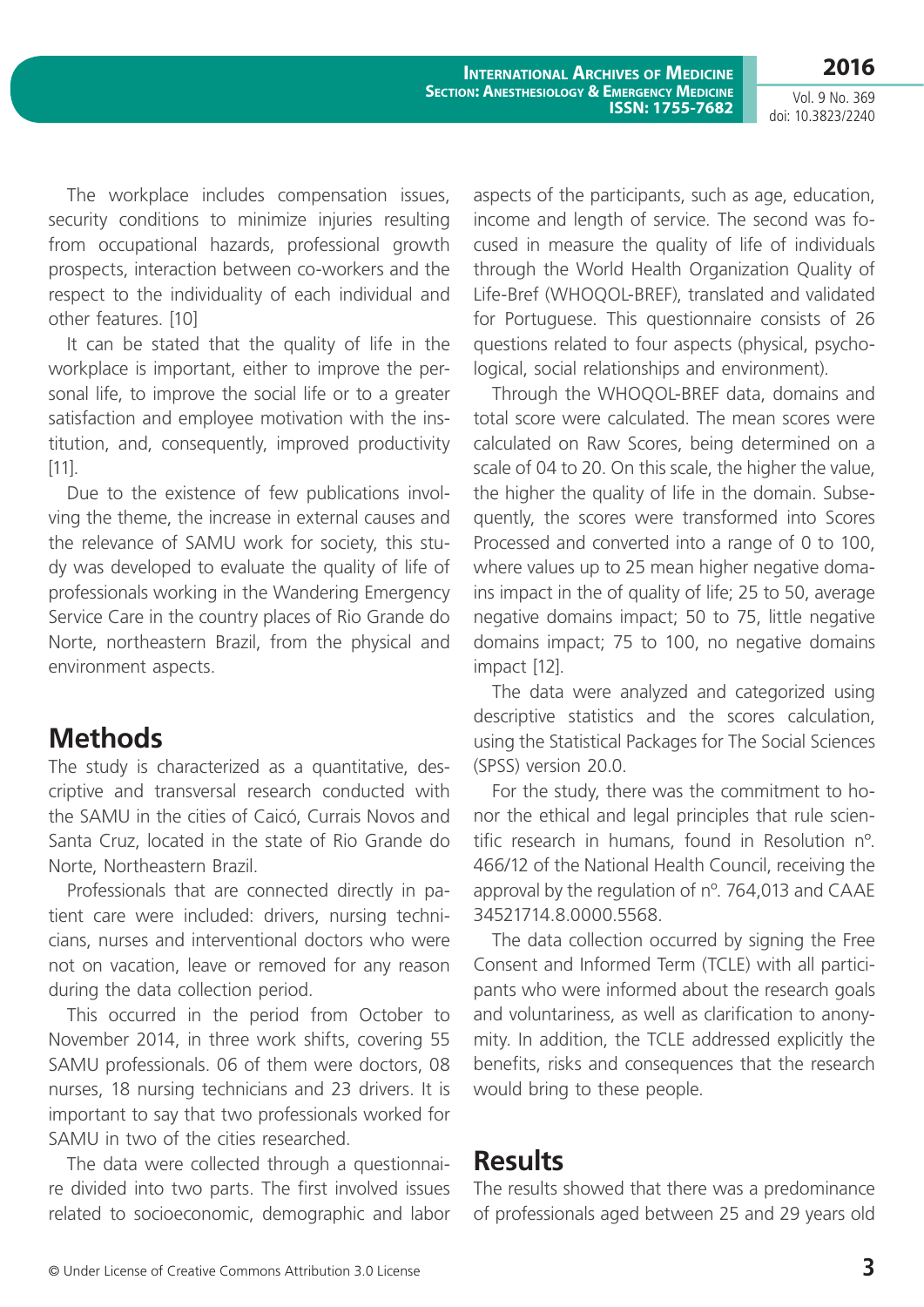**2016** Vol. 9 No. 369

doi: 10.3823/2240

(34.5%), as shown in **Table 1**. The age range was between 25 and 57 years old and the standard deviation was  $\pm$  7.59 years old.

**Table 1** also shows that most of the answerers (52.7%) completed high school and reported income of 02 to 05 minimum wages. 61.8% claim to have at least one child. Of the total surveyed, 60.0% had other employment.

The survey showed that there was a prevalence of males, 65.5% of the professionals surveyed, according to **Table 2**. However, if we evaluate only the category of nursing professionals, the data show reversed results, revealing a prevalence of show reversed results, revealing a prevalence of a Regarding the assessment of quality of life by<br>69.2% female, data not shown in the table.

**Table 1.** Distribution of variables regarding the SAMU professionals from the cities of Caico, Currais Novos and Santa Cruz, Rio Grande do Norte, Northeastern Brazil, in 2014.

| <b>Variables</b>             | N                   | %    |  |  |  |  |
|------------------------------|---------------------|------|--|--|--|--|
| Age Group                    |                     |      |  |  |  |  |
| $25 - 29$ years old          | 19                  | 34.5 |  |  |  |  |
| $30 - 34$ years old          | 17                  | 30.9 |  |  |  |  |
| $35 - 39$ years old          | 6                   | 10.9 |  |  |  |  |
| $40 - 45$ years old          | 7                   | 12.7 |  |  |  |  |
| > 45 years old               | 6                   | 10.9 |  |  |  |  |
| Education                    |                     |      |  |  |  |  |
| High school Incomplete       | $\overline{2}$      | 3.6  |  |  |  |  |
| High school Complete         | 29                  | 52.7 |  |  |  |  |
| <b>Graduation Incomplete</b> | 6                   | 10.9 |  |  |  |  |
| <b>Graduation Complete</b>   | 18                  | 32.7 |  |  |  |  |
| Monthly Income*              |                     |      |  |  |  |  |
| $1$ to $2$                   | 15                  | 27.3 |  |  |  |  |
| More than 2 to 5             | 29                  | 52.7 |  |  |  |  |
| More than 5 to 10            | 5                   | 7.3  |  |  |  |  |
| More than 10                 | 7                   | 12.7 |  |  |  |  |
| Children                     |                     |      |  |  |  |  |
| <b>No</b>                    | 21                  | 38.2 |  |  |  |  |
| Yes                          | 34                  | 61.8 |  |  |  |  |
| Other Employment             |                     |      |  |  |  |  |
| Yes                          | 33                  | 60.0 |  |  |  |  |
| <b>No</b>                    | 22                  | 40.0 |  |  |  |  |
|                              | *: In minimum wages |      |  |  |  |  |

**Table 2.** Gender distribution and the functions performed by the SAMU professionals from the cities of Caico, Currais Novos and Santa Cruz, Rio Grande do Norte, Northeastern Brazil, in 2014.

|                                           | <b>Function performed in SAMU</b> |  |  |  |                                    |                                      |  |  |              |  |  |
|-------------------------------------------|-----------------------------------|--|--|--|------------------------------------|--------------------------------------|--|--|--------------|--|--|
|                                           |                                   |  |  |  | Gender Driver Nurse Nursing Doctor |                                      |  |  | <b>Total</b> |  |  |
|                                           |                                   |  |  |  |                                    | N % N % N % N % N % N %              |  |  |              |  |  |
| Female 0 0.0 8 14.5 10 18.2 1 1.8 19 34.5 |                                   |  |  |  |                                    |                                      |  |  |              |  |  |
| Male                                      |                                   |  |  |  |                                    | 23 41.8 0 0.0 8 14.5 5 9.1 36 65.5   |  |  |              |  |  |
| Total                                     |                                   |  |  |  |                                    | 23 41.8 8 14.5 18 32.7 6 10.9 55 100 |  |  |              |  |  |

professional category, the results showed that in all categories, most professionals evaluated their quality of life as good in 74.5% of the evaluations, as shown in **Table 3**.

**Table 3.** Evaluation distribution of the quality of life for categorized SAMU professionals from the cities of Caico, Currais Novos and Santa Cruz, Rio Grande do Norte, Northeastern Brazil, in 2014.

|                           | <b>Function performed in SAMU</b> |               |                |               |                                     |               |                |                        |                |          |
|---------------------------|-----------------------------------|---------------|----------------|---------------|-------------------------------------|---------------|----------------|------------------------|----------------|----------|
| <b>Quality</b><br>of Life | <b>Driver</b>                     |               | <b>Nurse</b>   |               | <b>Nursing</b><br><b>Technician</b> |               | <b>Doctor</b>  |                        | <b>Total</b>   |          |
|                           | N                                 | $\%$          | $\mathbb N$    | $\frac{0}{0}$ | $\mathbb N$                         | $\frac{0}{0}$ | N              | $\frac{0}{0}$          | N              | $\%$     |
| <b>Bad</b>                | $\Omega$                          | 0.0           | $\overline{0}$ | 0.0           | $\overline{0}$                      | 0.0           | $\overline{1}$ | 1.8                    | 1              | 1.8      |
| Regular                   | $\overline{1}$                    | 1.8           | $\overline{0}$ | 0.0           | $\bigoplus$                         | 1.8           |                | $2 \quad 3.6$          | $\overline{4}$ | 7.3      |
| Good                      |                                   | 18 32.7 5 9.1 |                |               | 16                                  | 29.1          |                | $2 \quad 3.6 \quad 41$ |                | 74.5     |
| Very<br>Good              |                                   | 73            |                |               | $3\quad 5.5 \quad 1 \quad 1.8$      |               |                | 1.8                    | - 9            | 16.4     |
| Total                     |                                   | 22 41.8       | 8              | 14.5          | 18                                  | 32.7          | 6              | 10.9                   |                | 55 100.0 |

To analyze the quality of life of professionals in each domain, the mean scores, standard deviation, maximum and minimum values of these domains were calculated. Considering the domains from WHOQOL-BREF questionnaire, the results were average values ranging from 65.45% to 78.76% and standard deviation of  $\pm$  14.98 and 11.87  $\pm$  to the environment and physical domains, respectively, as **Table 4**.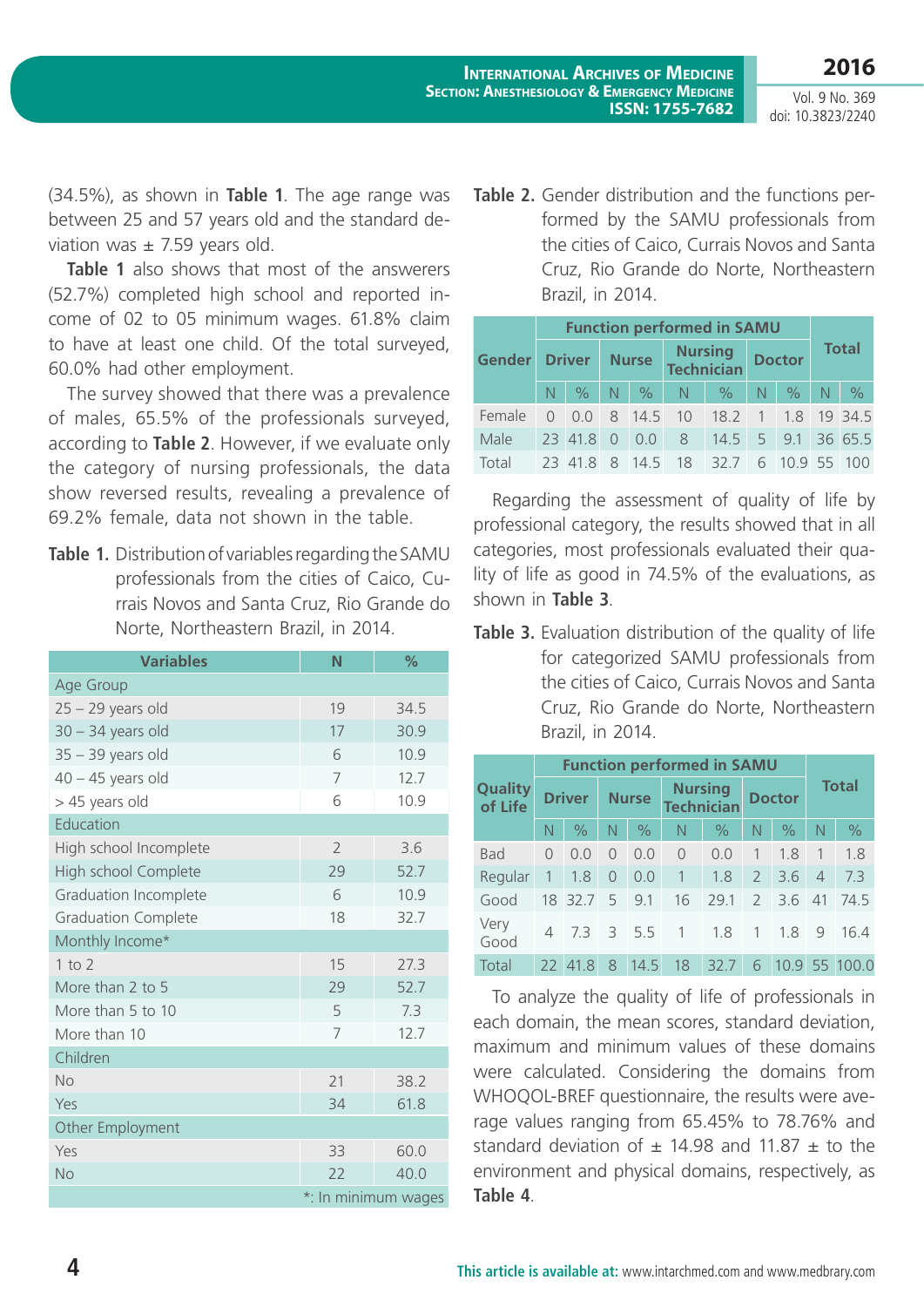**2016**

Vol. 9 No. 369 doi: 10.3823/2240

**Table 4.** Average score, standard deviation, minimum and maximum values of domain scores of quality of life from WHOQOL-BREF of SAMU professionals from the cities of Caico, Currais Novos and Santa Cruz, Rio Grande do Norte, Northeastern Brazil, 2014.

| <b>Domains</b><br><b>WHOQOL-</b><br><b>BREF</b> | <b>Minimum</b> | <b>Maximum</b> | Mean $\pm$ SD     |
|-------------------------------------------------|----------------|----------------|-------------------|
| Physical                                        | 50.00          | 96.43          | $78.76 \pm 11.87$ |
| Psychological                                   | 50.00          | 91.67          | $77.50 \pm 8.91$  |
| Social<br>relationships                         | 50.00          | 100.00         | 75.90 ±16.87      |
| Environment                                     | 46.88          | 93.75          | $65.45 \pm 14.58$ |

The satisfaction with the professionals' health is assessed positively, where 74% said they were satisfied with the health itself.

**Table 5.** Satisfaction with health related to professional category of SAMU professionals from the cities of Caico, Currais Novos and Santa Cruz, Rio Grande do Norte, Northeastern Brazil, in 2014.

|                                         | <b>Professional Category</b> |               |              |               |                                     |               |                |               |                |               |  |
|-----------------------------------------|------------------------------|---------------|--------------|---------------|-------------------------------------|---------------|----------------|---------------|----------------|---------------|--|
| Satisfac-<br>tion with<br><b>Health</b> | <b>Driver</b>                |               | <b>Nurse</b> |               | <b>Nursing</b><br><b>Technician</b> |               | <b>Doctor</b>  |               | <b>Total</b>   |               |  |
|                                         | N                            | $\frac{0}{0}$ | N            | $\frac{0}{0}$ | N                                   | $\frac{0}{0}$ | $\mathbb N$    | $\frac{0}{0}$ | N              | $\%$          |  |
| Very<br>Satisfied                       | $\Omega$                     | 0.0           | $\Omega$     | 0.0           | $\overline{0}$                      | 0.0           | $\bigcap$      | 0.0           | $\bigcap$      | 0.0           |  |
| Dissatis-<br>fied                       | $\Omega$                     | 0.0           | $\bigcap$    | 0.0           | $\overline{0}$                      | 0.0           | $\overline{1}$ | 1.8           | $\overline{1}$ | 1.8           |  |
| Average                                 | $\overline{2}$               | 3.6           | $\mathbf{1}$ | 1.8           | $\overline{2}$                      | 3.6           | $\bigcap$      | 0.0           | 5              | 9.1           |  |
| Satisfied                               | 17                           | 30.9          | 6            | 10.9          | 13                                  | 23.6          | 5              | 9.1           | 41             | 74.5          |  |
| Very<br>Satisfied                       | 4                            | 73            | 1            | 1.8           | 3                                   | 5.5           | $\Omega$       | 0.0           | 8              | 14.5          |  |
| Total                                   |                              | 23 41.8       | 8            | 14.5          | 18                                  | 32.7          | 6              |               |                | 10.9 55 100.0 |  |

## **Discussion**

The study showed that there was a predominance of young people in the workplace. The prevalence of this range is a factor that contributes positively, since this population is in the most productive phase of their lives, with greater agility and skill, favoring the quality of care in emergency situations, meeting with other studies that shows that the low age team drives to a better care [13].

The data also showed that professionals who have only completed the high school, followed by professionals with graduation were the most prevalent. It is believed that this result occurred due to the government stimulus in increasing the schooling of the Brazilian population in recent years.

The remuneration of the professionals surveyed are in a salary range that varies from two to five minimum wages, the range is within the expected, since most of the surveyed professionals perform driver or nursing technician functions, whose income is not very high. In a research made with SAMU nursing professionals in Brasilia showed that the wage income of these was more than four times the minimum wage, making most of them to have seven to ten salaries (67.2%) [14].

The predominance of the professionals who had children was also observed. In a study with a SAMU team in the city of Natal, northeastern Brazil, it was also observed that most professionals have children [13]. The presence of children in the life of professionals who perform so stressful jobs is something that can be seen as beneficial to their quality of life, since children often encourage the parents to have leisure activities, and provide happy moments in the lives of their parents, reducing the stress of daily life.

In this study, most of the surveyed have other employment. This buildup is worrying because of the possible triggering of excessive professional workload, which can contribute to physical wear, undermining the health of workers, affecting their quality of life [5]. It is believed that also the double work journey for some professionals may be related to the low remuneration in the area, causing them to seek other ways to supplement their income. [7]

Regarding gender, the study showed a male predominance. Similar data were found in Florianopo-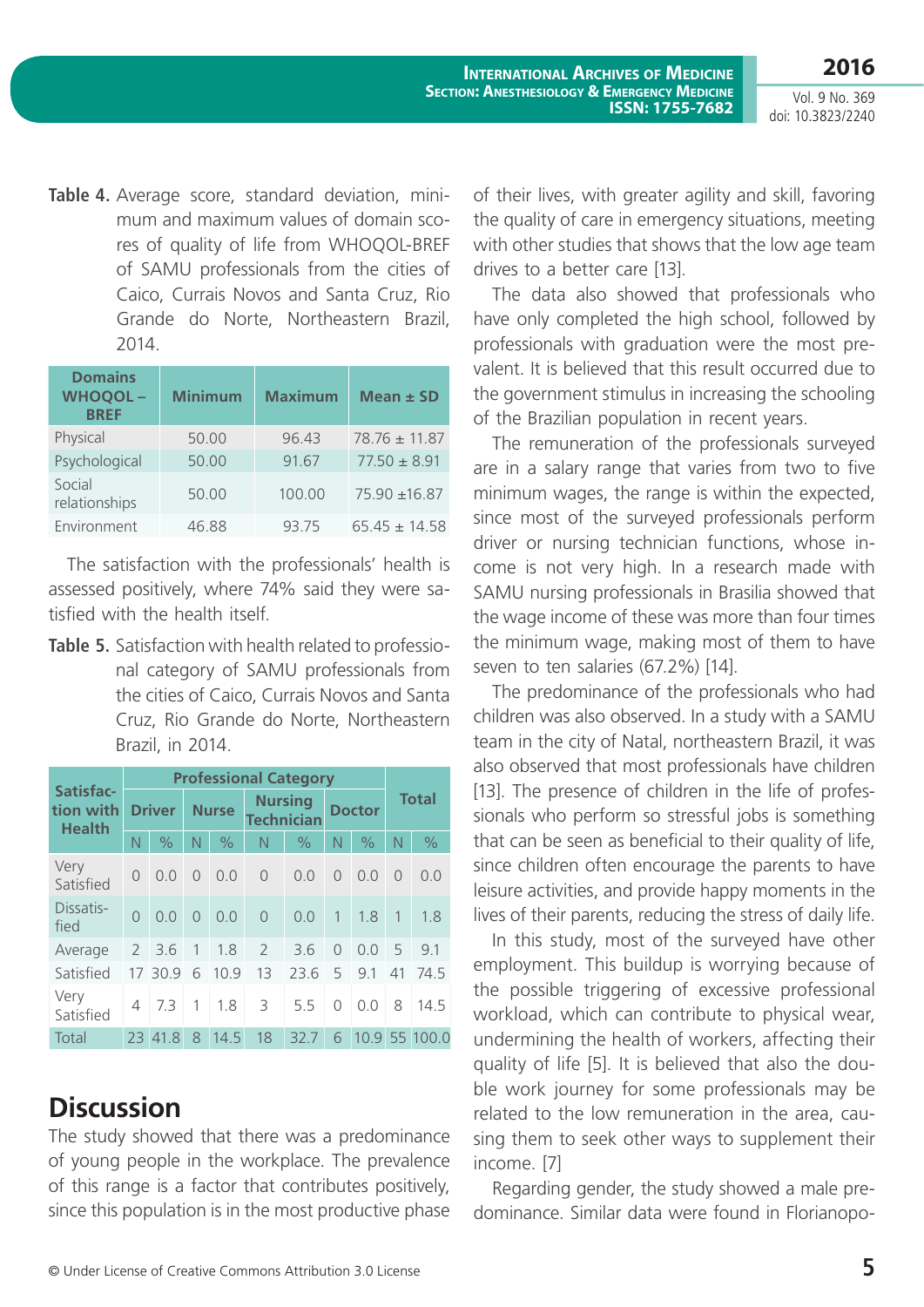**2016** Vol. 9 No. 369

doi: 10.3823/2240

lis, southern Brazil, in a survey conducted in the SAMU, with the entire team to assess the health and workers' quality of life, also observed a majority of males, accounting for about 51.2% of the surveyed [5]. The male predominance is something positive in this type of service, because it requires, in some cases, physical efforts to transport patients, and courage to enter in hazardous environments. And these features are present in males.

In the particular case of the nursing staff, the survey showed that prevailed females, the same can be observed in other studies of this subject [7, 13, 14]. This is something that comes from the beginnings of the occupation creation, which has in its composition the majority prevalence of females, therefore, it was something to be expected.

About the professional category, drivers represent the predominant class. It is believed that the number of drivers has been prevalent due to the need of this professional in all wandering units, which does not occur with the other professional categories, because the crew of a basic support unit consists in at least one nursing technician and a driver, and the crew of advanced support unit consists in at least a nurse, an interventional doctor and a driver.

Analyzing the professional's answers regarding quality of life, it was observed that most of them consider it as good, showing a good level of satisfaction with it. The same happened in a study with SAMU professionals in Florianopolis, southern Brazil, where most answered as good or very good [5]. These findings are important because identifying a good quality of life for professionals who perform daily functions involving physical stress situations, risk of death, stress, among others, is something that needs to be stimulated to preserve the quality of care being provided, as well as for maintaining the well-being of these professionals.

This domain brings issues related to leisure, safety, housing and others, that despite meaning too much to the quality of life variables are not fully controlled by the professionals, affecting their quality of life.

In the physical domain, questions are made to assess how is the physical state in relation to the development of the daily activities in general. Questions about the ability to perform activities during the routine, evaluation of sleep, ability to move around, if any physical pain brings limitations, and other questions. In the survey, these professionals develop their activities without any difficulties.

It is believed that the good quality of life that the surveyed professionals think they have, is due to the recent implementation of the SAMU in the surveyed cities, the small number of occurrences in relation to the SAMU in large cities, as well as the short time of professional activity in this service. Knowing this, the present study comes to confirm that even the Prehospital Service Care being so exhausting, the professionals consider they have a satisfactory quality of life. These findings bring good expectations both for professionals and for the service itself.

This study has the limitations of the small number of professionals surveyed, as well as geographical space studied restricted to three cities with brand new implemented services, some with approximately one year of operation, which can lead to bias in the results.

### **Conclusion**

The suerveyed profile is composed mainly of individuals aged between 25 and 29 years old, male, who finished high school, with income between 02 to 05 minimum wages, with children and with other employment. The existence of other employments in some cases of the staff members deserves a better attention, because excessive working hours may cause wear.

Most of the studied professional say they are satisfied with their health and evaluate their quality of life positively, what can be proven by the application